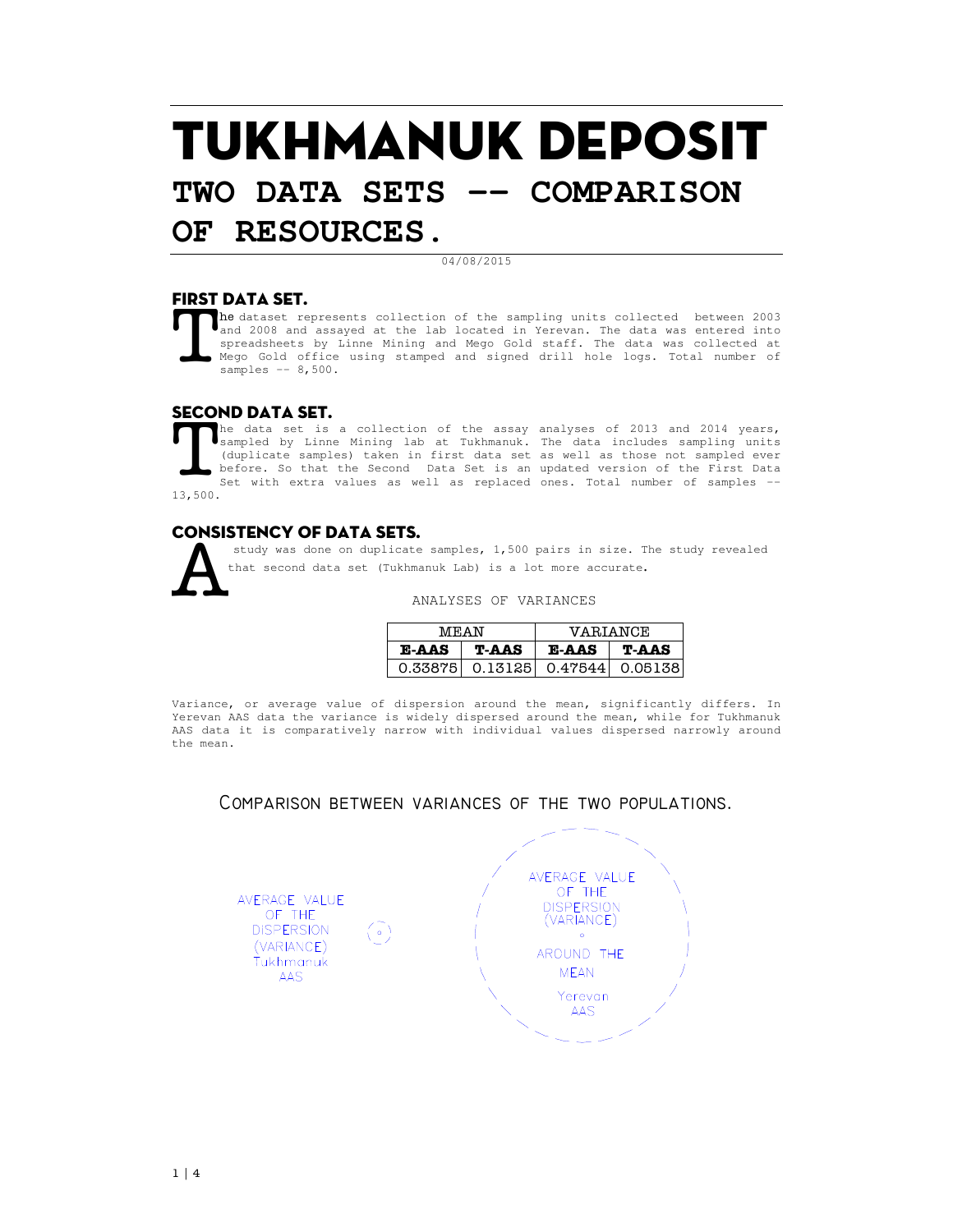**he null hypothesis** is that there is no difference between the grades of the two measurements, that is the difference between the mean is zero since both means **are supposed to be equal because we deal with duplicate sampling units obtained** from the same supposed to be equal because we deal with duplicate sampling units obtained from the same supposed to be equal because we deal from the same splits. Therefore, the mean  $\mu$  of zero is also zero.

**he alternative hypothesis** is that the measurements come from population with<br>different means, or the mean of the population from which the sample has been<br>taken is significantly different to the known population  $\mu$ . different means, or the mean of the population from which the sample has been taken is significantly different to the known population  $\mu$ .

-Statistics shows the number of 7.28 standard deviations it is away from the sample mean, which exceeds greatly the 95% confidence level of 1.964. The difference is significant. **t**

## **he result is consistent with the alternative hypothesis! T**

The risk of inappropriately rejecting the null hypothesis (Type 1 error) is very little since the **t**-Statistics is far above the confidence level, 7.28 against 1.96.

Type 2 error  $\beta$ , when the null hypothesis is not rejected even though it is false, is also not significant because of the rather wide **side effect** compared to the range of mean (1.96\*SEM) for both treatments. Drawing shows no potential for overlap of the two distributions due to wide side effect, narrow expected range of the mean (variance) in Tukhmanuk AAS measurement and despite comparatively wide range of the mean in Yerevan AAS.

Probability of making the correct decision, **power of test**, being a converse value of probability of Type 2 error  $(\beta)$ , calculated as 1-  $\beta$ , is close to 100%, which is common for a large number of sampling units.



Other way of comparing a sample mean of the two measurements to determine if the Tukmmanuk AAS sample comes from the Yerevan AAS population, is to check if Tukhmanuk mean occurs within the range of of Yerevan mean  $\mu \pm 1.96*$ SEM, which is the 95% confidence interval. Tukhmanuk mean is out of the interval.

### **The mean of the population assayed at Tukhmanuk is significantly different to the known mean of the population assayed at Yerevan AAS.**

It is easier to calculate the confidence level dividing the distance between the sample mean (Tukhmanuk lab) and known population mean (Yerevan lab) by stabdard error<br>of the mean. This ratio gives a number called **Z statistics** of the mean. This ratio gives a number called **Z statistics** (www.cambridge.org/9780521763226):

$$
Z = \frac{\overline{X} - \mu}{SEM}
$$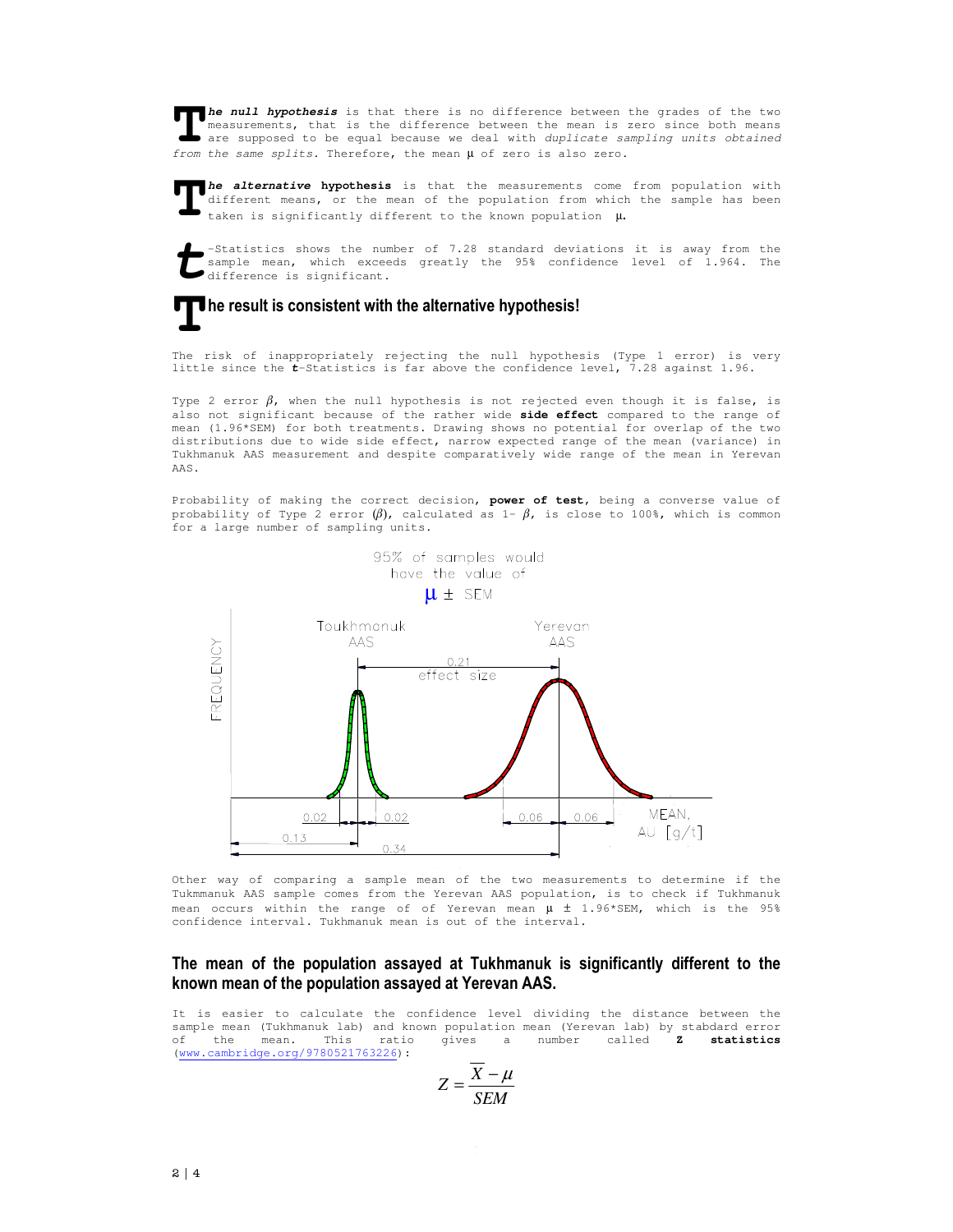If the value of Z is below –1.96 or above +1.96, the mean of the population is significantly different to the sample mean

$$
Z = \frac{0.131252 - 0.338748}{0.0284} = -7.2993
$$

There is only 5% probability  $(\alpha)$  of rejecting the null hypothesis (of no difference between two means). The Z statistics being far away from the interval of ±1.96 gives zero chances to Type 1 error – rejecting the null hypothesis even if in reality the hypothesis is correct. Converse to  $\alpha$ , the probability of not making Type 1 error is 1α, or 95%.

**The confidence level shows the control sample is not from the population with the same mean. Though, it does not specify, which of the two treatments is correct.**

## RESOURCE MODELS.

#### FIRST DATA SET (Mego Gold Data)



lock model **##tmmod.bm**, populated with grades from the First Data Set. Preliminary mining plans include the following data:

| Plan       | Ore [t]      | Waste [t]      | Strip R. | AU $q/t$ | $AG$ q/t |
|------------|--------------|----------------|----------|----------|----------|
| 1 Year     | 470,690.74   | 3,098,757.48   | 1/7      | 0.78     | 3.07     |
| * 3 Years  | 1,017,781.96 | 15,522,384.54  | 1/15     | 0.87     | 3.16     |
| ** 5 Years | 4,758,011.44 | 164,070,388.56 | 1/34     | 0.62     | 3.78     |

|          |              |       | Metal In-situ |           |  |
|----------|--------------|-------|---------------|-----------|--|
|          | Tons         | Grade | σ             | OZ.       |  |
| Ore      | 4,758,011.44 | 0.62  | 2,966,673.60  | 95,380.77 |  |
| Dilution | -            | 0.85  | 2,521,672.56  | 81,073.66 |  |
| Recovery | -            | 0.75  | 1,891,254.42  | 60,805.24 |  |

SECOND DATA SET (Mego Gold data updated with Tukhmanuk Lab figures of 2013.) lock model **##tmmod.bm**, populated with grades from the Second Data Set. Preliminary mining plans include the following data:  $\overline{\mathbf{B}}$ 

| Plan       | Ore [t]      | Waste [t]      | Strip R. | AU $q/t$ |
|------------|--------------|----------------|----------|----------|
| 1 Year     | 285, 393.42  | 4,632,110.08   | 1/16     | 0.82     |
| * 3 Years  | 750,014.46   | 20,453,999.28  | 1/27     | 0.79     |
| ** 5 Years | 2,940,425.28 | 165,887,974.72 | 1/56     | 0.86     |

|          |              |       | Metal In-situ  |            |  |
|----------|--------------|-------|----------------|------------|--|
|          | Tons         | Grade | σ              | OZ.        |  |
| Ore      | 2,940,425.28 | 0.86  | 2,533,219.61   | 81,444.90  |  |
| Dilution |              | 0.85  | 2, 153, 236.67 | 69,228.17  |  |
| Recovery | -            | 0.75  | 1,614,927.50   | 51, 921.12 |  |

 $\star$ ) Scenario of 3 years' plan does not include 1st year plan.

\*\*<sup>)</sup> Scenario of the 5 years' plan (final pit) was to estimate the whole mineralization and waste required to mine it. Includes 1 and 3 year plans.